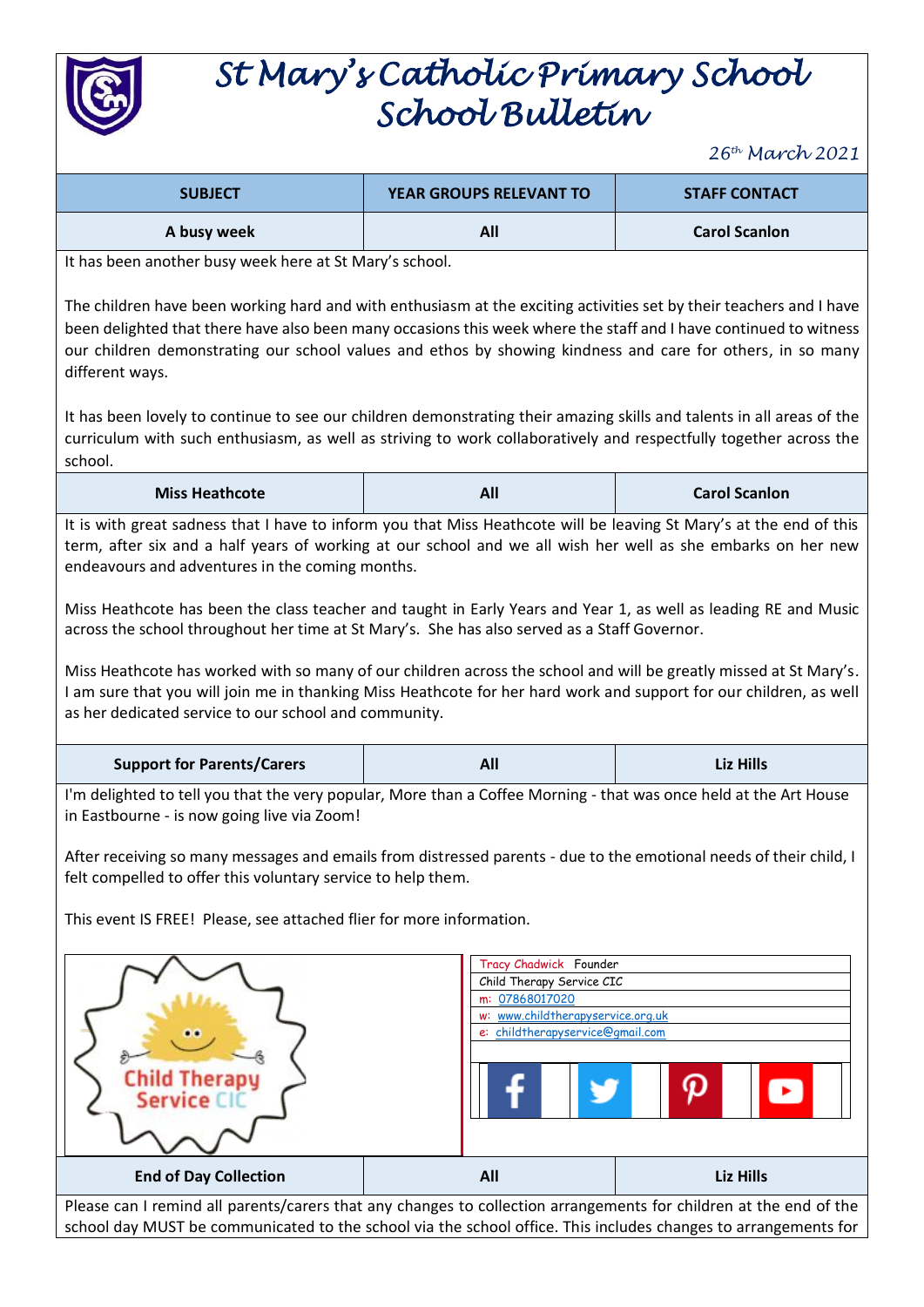children who have permission to walk home on their own or with a sibling. If your child/children usually walk home but are to be collected by another parent/carer (who is not listed on the end of day collection sheet for your child) you must let the school office know so that they can attach a pink slip to end of day register. This may be necessary if your child is going to another child's house for a 'play date' or for tea. However, can I remind everyone that national restrictions still apply regarding the mixing of households at this time and so children should not be making after school visits to each other's houses for play dates or tea at this time. Thank you.

| <b>Help with Reading</b>                                                                                                                                                                                                                                                                                                                                                                                                                                                                                                                                                                   | All | Liz Hills              |  |
|--------------------------------------------------------------------------------------------------------------------------------------------------------------------------------------------------------------------------------------------------------------------------------------------------------------------------------------------------------------------------------------------------------------------------------------------------------------------------------------------------------------------------------------------------------------------------------------------|-----|------------------------|--|
| With over 25 years experience in the teaching profession, it is not often I come across something new that I had<br>never considered before but how about this for a way of encouraging your child's literacy skills - turning on the<br>subtitles on the TV!!! To find out more check out this very short video by Stephen Fry:<br>https://youtu.be/l-zlSnJ-oao                                                                                                                                                                                                                           |     |                        |  |
| <b>Easter Rugby Camp</b>                                                                                                                                                                                                                                                                                                                                                                                                                                                                                                                                                                   | All | <b>Crowborough RFC</b> |  |
| Crowborough RFC is pleased to announce that Harlequins Rugby Club will be running an Easter rugby camp at<br>Steel Cross. The camp is open to girls and boys aged 5 to 15 (U6 to U15) of all abilities. The camp aims to develop<br>children's rugby skills and technical ability whilst using a game-based approach to ensure that the children will<br>always have fun and feel part of a team!<br>Details of the camp are as follows:<br>Venue: Crowborough RFC<br><b>Number of Days: 2</b><br>Dates: Thursday 15th April - Friday 16th April 2021<br>Time: 09.30 - 15.30<br>Price: £75 |     |                        |  |
| Bookings can now be made online via the Harlequins website<br>https://tickets.quins.co.uk/PagesPublic/ProductBrowse/productevent.aspx?productsubtype=RCAM                                                                                                                                                                                                                                                                                                                                                                                                                                  |     |                        |  |
| Crowborough RFC will also be running Sunday morning sport, fun and fitness sessions for children for 6 weeks<br>throughout June and July. These sessions will be free to attend with no obligation to be a member of the Rugby<br>Club. I will be in touch with details of these sessions nearer the time.<br>If you have any questions relating to the camp, then please get in touch with me to discuss.                                                                                                                                                                                 |     |                        |  |
| Kind regards,<br>Kirsty                                                                                                                                                                                                                                                                                                                                                                                                                                                                                                                                                                    |     |                        |  |
| <b>Easter Sports Camps</b>                                                                                                                                                                                                                                                                                                                                                                                                                                                                                                                                                                 | All | Recre8                 |  |
| Recre8 offers a fantastic range of sports, arts and educational activities this Easter, using the top-class facilities at<br>Tonbridge School and the TSC (sports centre). Courses and camps range from Athletics, Tennis and Archery, to Art<br>Musical Theodor and District Dhedemonter and array editorial effections. Dutche A Ride and The Deductive Ductual                                                                                                                                                                                                                          |     |                        |  |

Musical Theatre and Digital Photography and even educational offerings, Bricks 4 Kidz and The Detective Project! We have a small programme of outdoor-only courses from Tuesday 6<sup>th</sup> – Friday 9<sup>th</sup> April, with a full range of activities available from Monday  $12^{th}$  – Friday 16<sup>th</sup> April. You can now book online, safe in the knowledge that if either the courses or your family are affected by Coronavirus that we can offer you a full refund and that our strict new procedures mean the courses and facilities are Covid safe.

Full details and the most up-to-date timetables are available at [www.recre8courses.co.uk](http://www.recre8courses.co.uk/) and you can contact us with any queries at [recre8@tonbridge-school.org](mailto:recre8@tonbridge-school.org)

Kind regards, Mike Bazell Recre8 Courses Manager

The **Recre8** Tonbridge Team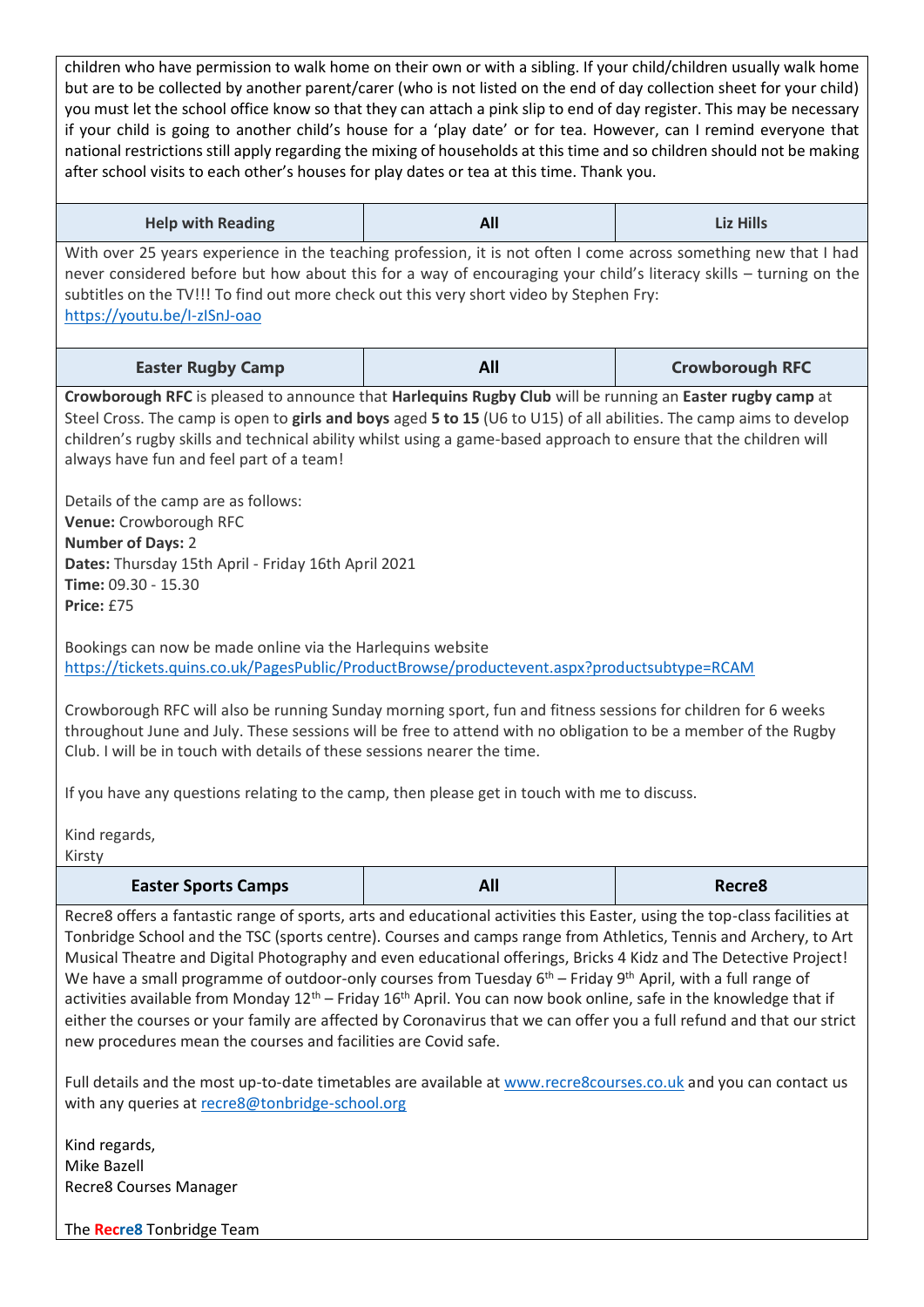| London Road<br>Tonbridge                                                                                                                                                                                                                      |           |                                |
|-----------------------------------------------------------------------------------------------------------------------------------------------------------------------------------------------------------------------------------------------|-----------|--------------------------------|
| Kent                                                                                                                                                                                                                                          |           |                                |
| <b>TN10 3AD</b>                                                                                                                                                                                                                               |           |                                |
| Telephone: 01732 304123 - 8am-8pm weekdays and 9.30am-6pm weekends.                                                                                                                                                                           |           |                                |
| <b>Crowborough Netball</b>                                                                                                                                                                                                                    | Years 4-6 | <b>Crowborough Netball</b>     |
| Crowborough Netball is running a session for year 4 - 6s on a Monday afternoon from 5.45pm - 6.30pm.                                                                                                                                          |           |                                |
| It'll be on the outdoor court at Goldsmiths (in front of the Crowborough Leisure Centre) and it costs £4                                                                                                                                      |           |                                |
| per player and the dates are: 29th March, 12th, 19th and 26th April.<br>Booking is essential, please email hello@crowboroughnetball.com                                                                                                       |           |                                |
| Many thanks,                                                                                                                                                                                                                                  |           |                                |
|                                                                                                                                                                                                                                               |           |                                |
| Sibylla Woods                                                                                                                                                                                                                                 |           |                                |
| Crowborough Netball                                                                                                                                                                                                                           |           |                                |
| <b>Millbrook Springtime Fun</b>                                                                                                                                                                                                               | All       | <b>Millbrook Garden Centre</b> |
| Millbrook Minis' Springtime Fun!                                                                                                                                                                                                              |           |                                |
| To celebrate the arrival of Spring, Millbrook Garden Centre in Crowborough, have put together a <b>FREE Springtime</b>                                                                                                                        |           |                                |
| Fun activity pack for children to enjoy at home.                                                                                                                                                                                              |           |                                |
| Get closer to nature and see if you can spot our 7 signs of Spring! Visit our website to download our Springtime                                                                                                                              |           |                                |
| Fun activity pack and discover how you can earn a FREE packet of Thompson & Morgan kids' seeds (while stocks                                                                                                                                  |           |                                |
| last).                                                                                                                                                                                                                                        |           |                                |
| Keep an eye on our website for more fun activities coming soon!                                                                                                                                                                               |           |                                |
| <b>I witness Easter</b>                                                                                                                                                                                                                       | All       | <b>All Saints Church</b>       |
| All Saints Church have launched a fun Easter Mystery activity for all the family. Please see the attached flyer for                                                                                                                           |           |                                |
| details.                                                                                                                                                                                                                                      |           |                                |
|                                                                                                                                                                                                                                               |           |                                |
| <b>FSM Easter Hamper</b>                                                                                                                                                                                                                      | All       | <b>Office</b>                  |
|                                                                                                                                                                                                                                               |           |                                |
|                                                                                                                                                                                                                                               |           |                                |
|                                                                                                                                                                                                                                               |           |                                |
| The Friends of St Mary's have received a donation from Tesco's of a lovely Easter Hamper that they are offering in                                                                                                                            |           |                                |
| a lucky number give away. The cost per number is £1 and you can buy as many as you want.                                                                                                                                                      |           |                                |
| Please send in cash to the school office in an envelope marked 'Easter Hamper' and don't forget to write your child's                                                                                                                         |           |                                |
| name on the envelope. The office will then allocate your child's name to the numbers list for the amount that you                                                                                                                             |           |                                |
| have contributed. No tickets will be issued and a lucky number will be drawn anonymously at random on the last<br>day of term at 1pm. One lucky person will win the hamper of Easter goodies to take home before the Easter holidays.         |           |                                |
|                                                                                                                                                                                                                                               |           |                                |
| All proceeds raised will be added the Friends of St Mary's fundraising for the children and new equipment. Good<br>luck everyone and please get your money in by Thursday 1 <sup>st</sup> April 11am. The prize draw will take place at 12pm. |           |                                |
|                                                                                                                                                                                                                                               |           |                                |
| <b>Diary Dates</b>                                                                                                                                                                                                                            | All       | <b>Office</b>                  |
| A reminder that the last day of term 4 is Thursday 1st April and school will finish for pupils at 1.30pm. The usual                                                                                                                           |           |                                |